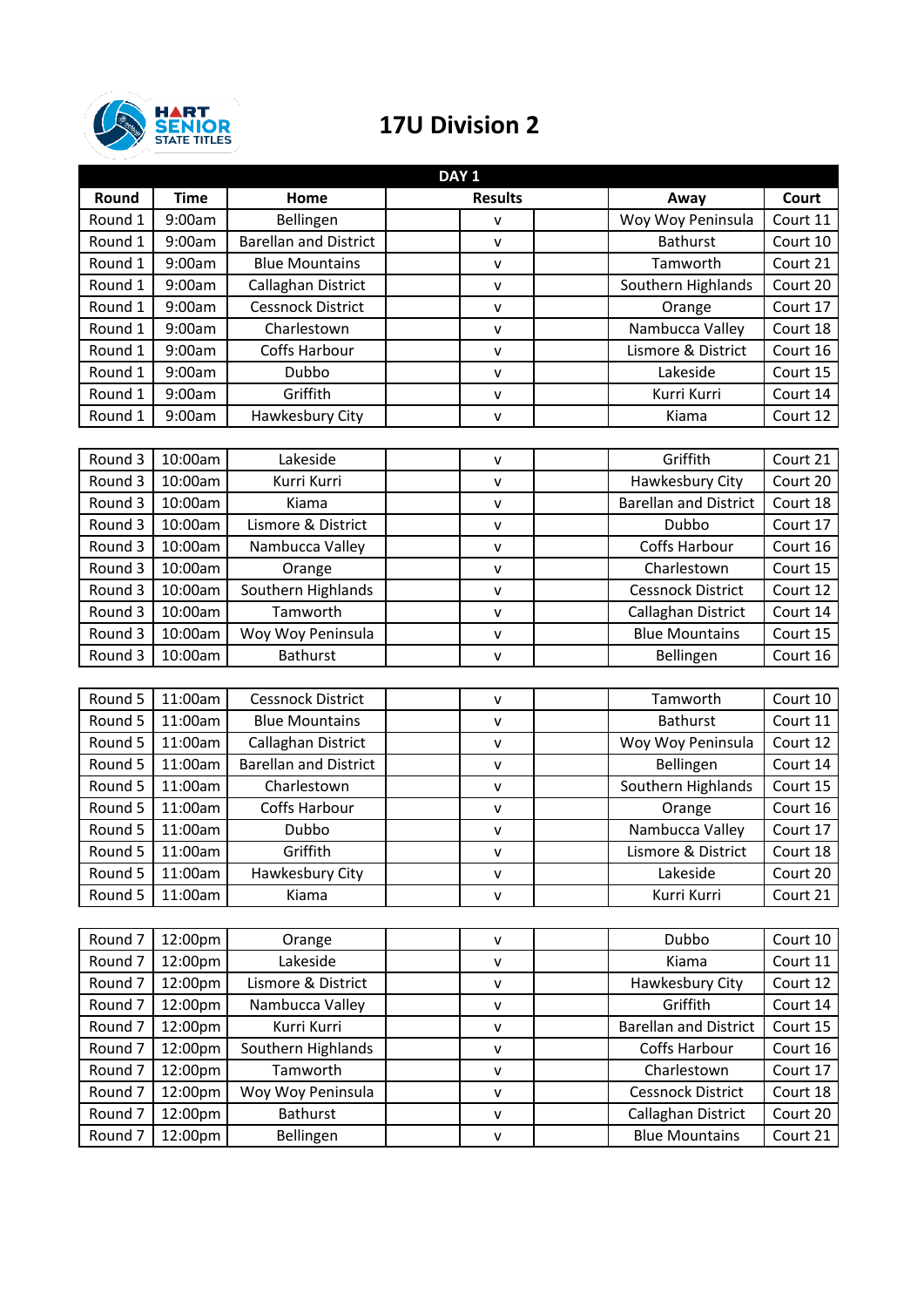| Round 9  | 1:00pm             | Dubbo                        | v            | Southern Highlands           | Court 15 |
|----------|--------------------|------------------------------|--------------|------------------------------|----------|
| Round 9  | 1:00 <sub>pm</sub> | Callaghan District           | v            | Bellingen                    | Court 16 |
| Round 9  | 1:00 <sub>pm</sub> | <b>Cessnock District</b>     | $\mathsf{v}$ | <b>Bathurst</b>              | Court 17 |
| Round 9  | 1:00pm             | Charlestown                  | v            | Woy Woy Peninsula            | Court 18 |
| Round 9  | 1:00 <sub>pm</sub> | <b>Coffs Harbour</b>         | v            | Tamworth                     | Court 20 |
| Round 9  | 1:00 <sub>pm</sub> | <b>Barellan and District</b> | v            | <b>Blue Mountains</b>        | Court 21 |
| Round 9  | 1:00pm             | Griffith                     | v            | Orange                       | Court 14 |
| Round 9  | 1:00 <sub>pm</sub> | Hawkesbury City              | v            | Nambucca Valley              | Court 10 |
| Round 9  | 1:00 <sub>pm</sub> | Kiama                        | $\mathsf{v}$ | Lismore & District           | Court 11 |
| Round 9  | 1:00 <sub>pm</sub> | Kurri Kurri                  | v            | Lakeside                     | Court 12 |
|          |                    |                              |              |                              |          |
| Round 11 | 2:00 <sub>pm</sub> | Woy Woy Peninsula            | v            | <b>Coffs Harbour</b>         | Court 10 |
| Round 11 | 2:00pm             | Lismore & District           | $\mathsf{v}$ | Kurri Kurri                  | Court 11 |
| Round 11 | 2:00 <sub>pm</sub> | Nambucca Valley              | v            | Kiama                        | Court 12 |
| Round 11 | 2:00pm             | Orange                       | $\mathsf{v}$ | Hawkesbury City              | Court 14 |
| Round 11 | 2:00pm             | Southern Highlands           | v            | Griffith                     | Court 16 |
| Round 11 | 2:00pm             | Tamworth                     | v            | Dubbo                        | Court 17 |
| Round 11 | 2:00 <sub>pm</sub> | Lakeside                     | v            | <b>Barellan and District</b> | Court 15 |
| Round 11 | 2:00 <sub>pm</sub> | <b>Bathurst</b>              | $\mathsf{v}$ | Charlestown                  | Court 18 |
| Round 11 | 2:00pm             | Bellingen                    | v            | <b>Cessnock District</b>     | Court 20 |
| Round 11 | 2:00pm             | <b>Blue Mountains</b>        | v            | Callaghan District           | Court 21 |
|          |                    |                              |              |                              |          |
| Round 13 | 3:00pm             | Kiama                        | v            | Orange                       | Court 10 |
| Round 13 | 3:00pm             | <b>Cessnock District</b>     | $\mathsf{v}$ | <b>Blue Mountains</b>        | Court 11 |
| Round 13 | 3:00pm             | Charlestown                  | v            | Bellingen                    | Court 12 |
| Round 13 | 3:00pm             | Coffs Harbour                | v            | <b>Bathurst</b>              | Court 14 |
| Round 13 | 3:00pm             | Dubbo                        | v            | Woy Woy Peninsula            | Court 15 |
| Round 13 | 3:00pm             | Griffith                     | $\mathsf{v}$ | Tamworth                     | Court 16 |
| Round 13 | 3:00pm             | Hawkesbury City              | v            | Southern Highlands           | Court 17 |
| Round 13 | 3:00pm             | <b>Barellan and District</b> | v            | Callaghan District           | Court 18 |
| Round 13 | 3:00pm             | Kurri Kurri                  | $\mathsf{V}$ | Nambucca Valley              | Court 20 |
| Round 13 | 3:00pm             | Lakeside                     | $\mathsf{v}$ | Lismore & District           | Court 21 |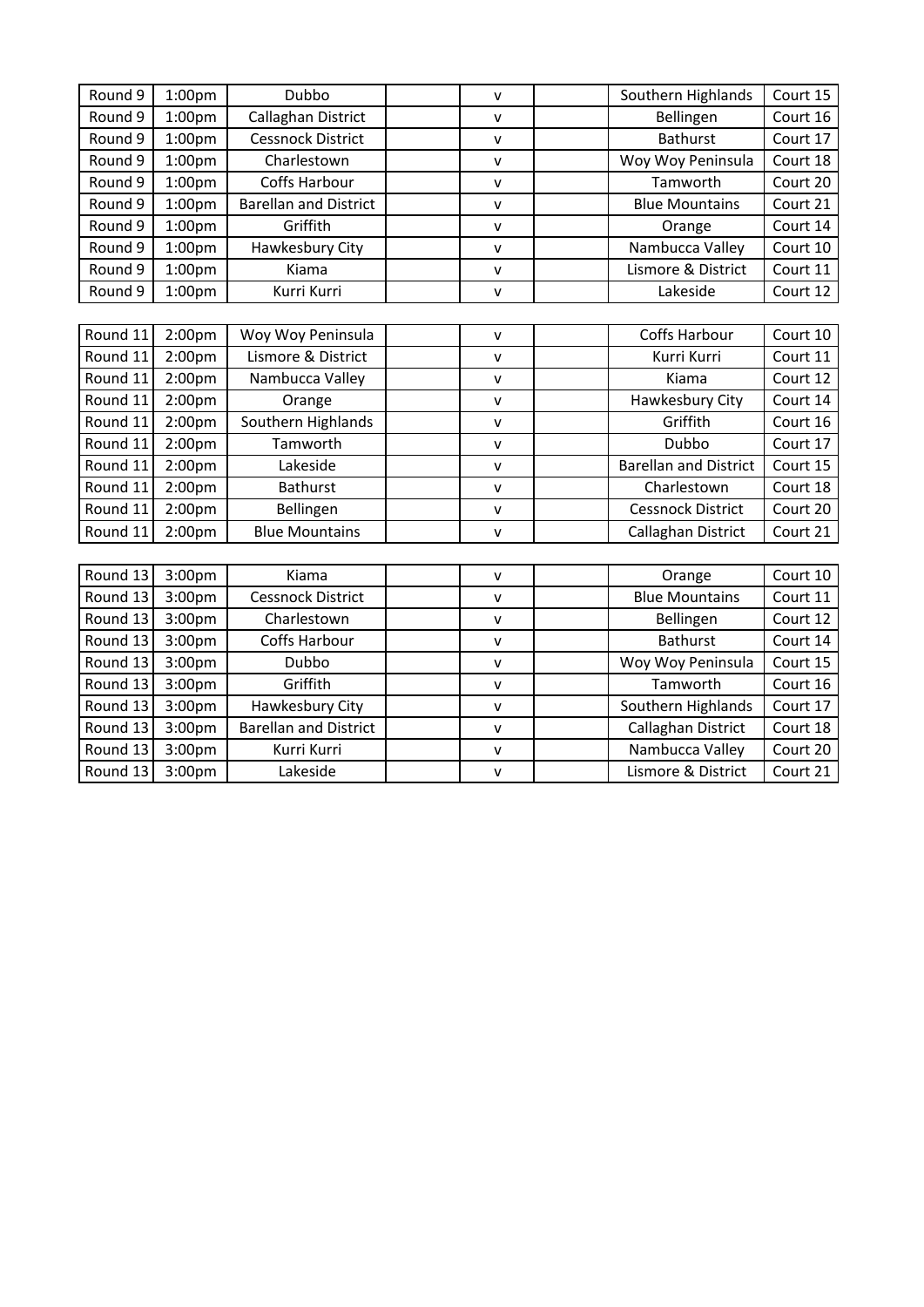| DAY <sub>2</sub> |         |                              |  |              |  |                              |          |
|------------------|---------|------------------------------|--|--------------|--|------------------------------|----------|
| Round 16         | 8:30am  | <b>Blue Mountains</b>        |  | v            |  | Charlestown                  | Court 01 |
| Round 16         | 8:30am  | Nambucca Valley              |  | V            |  | Lakeside                     | Court 02 |
| Round 16         | 8:30am  | Orange                       |  | $\mathsf{V}$ |  | Kurri Kurri                  | Court 03 |
| Round 16         | 8:30am  | Southern Highlands           |  | v            |  | Kiama                        | Court 04 |
| Round 16         | 8:30am  | Tamworth                     |  | v            |  | Hawkesbury City              | Court 05 |
| Round 16         | 8:30am  | Woy Woy Peninsula            |  | $\mathsf{V}$ |  | Griffith                     | Court 06 |
| Round 16         | 8:30am  | <b>Bathurst</b>              |  | V            |  | Dubbo                        | Court 07 |
| Round 16         | 8:30am  | Bellingen                    |  | V            |  | Coffs Harbour                | Court 08 |
| Round 16         | 8:30am  | Lismore & District           |  | $\mathsf{V}$ |  | <b>Barellan and District</b> | Court 09 |
| Round 16         | 8:30am  | Callaghan District           |  | $\mathsf{v}$ |  | Cessnock District            | Court 12 |
|                  |         |                              |  |              |  |                              |          |
| Round 18         | 9:30am  | Lismore & District           |  | v            |  | Nambucca Valley              | Court 01 |
| Round 18         | 9:30am  | Charlestown                  |  | v            |  | Callaghan District           | Court 02 |
| Round 18         | 9:30am  | Coffs Harbour                |  | v            |  | <b>Blue Mountains</b>        | Court 03 |
| Round 18         | 9:30am  | Dubbo                        |  | $\mathsf{V}$ |  | Bellingen                    | Court 05 |
| Round 18         | 9:30am  | Griffith                     |  | V            |  | <b>Bathurst</b>              | Court 04 |
| Round 18         | 9:30am  | Hawkesbury City              |  | v            |  | Woy Woy Peninsula            | Court 06 |
| Round 18         | 9:30am  | Kiama                        |  | v            |  | Tamworth                     | Court 07 |
| Round 18         | 9:30am  | Kurri Kurri                  |  | $\mathsf{v}$ |  | Southern Highlands           | Court 08 |
| Round 18         | 9:30am  | Lakeside                     |  | V            |  | Orange                       | Court 09 |
| Round 18         | 9:30am  | <b>Barellan and District</b> |  | v            |  | <b>Cessnock District</b>     | Court 12 |
|                  |         |                              |  |              |  |                              |          |
| Round 20         | 10:30am | <b>Cessnock District</b>     |  | v            |  | Charlestown                  | Court 12 |
| Round 20         | 10:30am | Orange                       |  | $\mathsf{v}$ |  | Lismore & District           | Court 09 |
| Round 20         | 10:30am | Southern Highlands           |  | v            |  | Lakeside                     | Court 08 |
| Round 20         | 10:30am | Tamworth                     |  | $\mathsf{V}$ |  | Kurri Kurri                  | Court 07 |
| Round 20         | 10:30am | Woy Woy Peninsula            |  | $\mathsf{v}$ |  | Kiama                        | Court 06 |
| Round 20         | 10:30am | <b>Bathurst</b>              |  | $\mathsf{V}$ |  | Hawkesbury City              | Court 05 |
| Round 20         | 10:30am | Bellingen                    |  | v            |  | Griffith                     | Court 04 |
| Round 20 10:30am |         | <b>Blue Mountains</b>        |  | $\mathsf{V}$ |  | Dubbo                        | Court 03 |
| Round 20 10:30am |         | Callaghan District           |  | $\mathsf{V}$ |  | Coffs Harbour                | Court 02 |
| Round 20         | 10:30am | Nambucca Valley              |  | $\mathsf{V}$ |  | <b>Barellan and District</b> | Court 01 |
|                  |         |                              |  |              |  |                              |          |
| Round 22         | 11:30am | Lismore & District           |  | V            |  | Southern Highlands           | Court 01 |
| Round 22         | 11:30am | Coffs Harbour                |  | V            |  | <b>Cessnock District</b>     | Court 02 |
| Round 22         | 11:30am | Dubbo                        |  | v            |  | Callaghan District           | Court 03 |
| Round 22         | 11:30am | Griffith                     |  | V            |  | <b>Blue Mountains</b>        | Court 04 |
| Round 22         | 11:30am | Hawkesbury City              |  | $\mathsf{V}$ |  | Bellingen                    | Court 05 |
| Round 22         | 11:30am | Kiama                        |  | v            |  | <b>Bathurst</b>              | Court 06 |
| Round 22         | 11:30am | Kurri Kurri                  |  | v            |  | Woy Woy Peninsula            | Court 07 |
| Round 22         | 11:30am | Lakeside                     |  | V            |  | Tamworth                     | Court 08 |
| Round 22         | 11:30am | <b>Barellan and District</b> |  | v            |  | Charlestown                  | Court 09 |
| Round 22         | 11:30am | Nambucca Valley              |  | v            |  | Orange                       | Court 12 |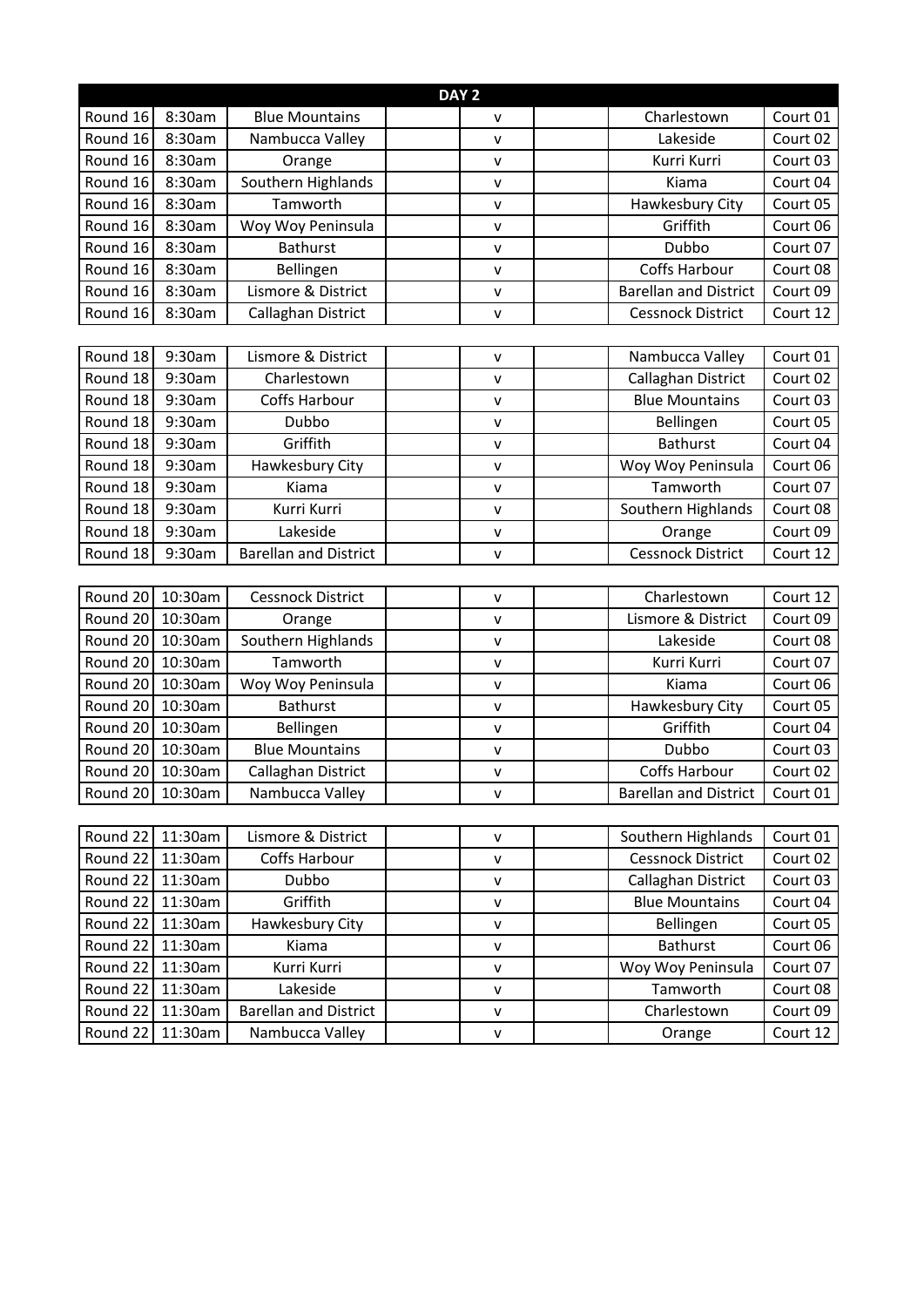| Round 24 | 12:30pm            | Callaghan District           | v            | Griffith                     | Court 01 |
|----------|--------------------|------------------------------|--------------|------------------------------|----------|
| Round 24 | 12:30pm            | Southern Highlands           | v            | Nambucca Valley              | Court 02 |
| Round 24 | 12:30pm            | Tamworth                     | v            | Lismore & District           | Court 03 |
| Round 24 | 12:30pm            | Woy Woy Peninsula            | v            | Lakeside                     | Court 04 |
| Round 24 | 12:30pm            | <b>Bathurst</b>              | v            | Kurri Kurri                  | Court 05 |
| Round 24 | 12:30pm            | Bellingen                    | v            | Kiama                        | Court 06 |
| Round 24 | 12:30pm            | <b>Blue Mountains</b>        | v            | Hawkesbury City              | Court 07 |
| Round 24 | 12:30pm            | Orange                       | v            | <b>Barellan and District</b> | Court 08 |
| Round 24 | 12:30pm            | Cessnock District            | v            | Dubbo                        | Court 09 |
| Round 24 | 12:30pm            | Charlestown                  | $\mathsf{v}$ | Coffs Harbour                | Court 12 |
|          |                    |                              |              |                              |          |
| Round 26 | 1:30 <sub>pm</sub> | Lakeside                     | v            | <b>Bathurst</b>              | Court 01 |
| Round 26 | 1:30 <sub>pm</sub> | Dubbo                        | v            | Charlestown                  | Court 02 |
| Round 26 | 1:30 <sub>pm</sub> | Griffith                     | v            | <b>Cessnock District</b>     | Court 03 |
| Round 26 | 1:30 <sub>pm</sub> | Hawkesbury City              | v            | Callaghan District           | Court 04 |
| Round 26 | 1:30 <sub>pm</sub> | Kiama                        | v            | <b>Blue Mountains</b>        | Court 05 |
| Round 26 | 1:30 <sub>pm</sub> | Kurri Kurri                  | v            | Bellingen                    | Court 06 |
| Round 26 | 1:30 <sub>pm</sub> | <b>Barellan and District</b> | v            | Coffs Harbour                | Court 07 |
| Round 26 | 1:30 <sub>pm</sub> | Lismore & District           | v            | Woy Woy Peninsula            | Court 08 |
| Round 26 | 1:30 <sub>pm</sub> | Nambucca Valley              | v            | Tamworth                     | Court 09 |
| Round 26 | 1:30 <sub>pm</sub> | Orange                       | v            | Southern Highlands           | Court 12 |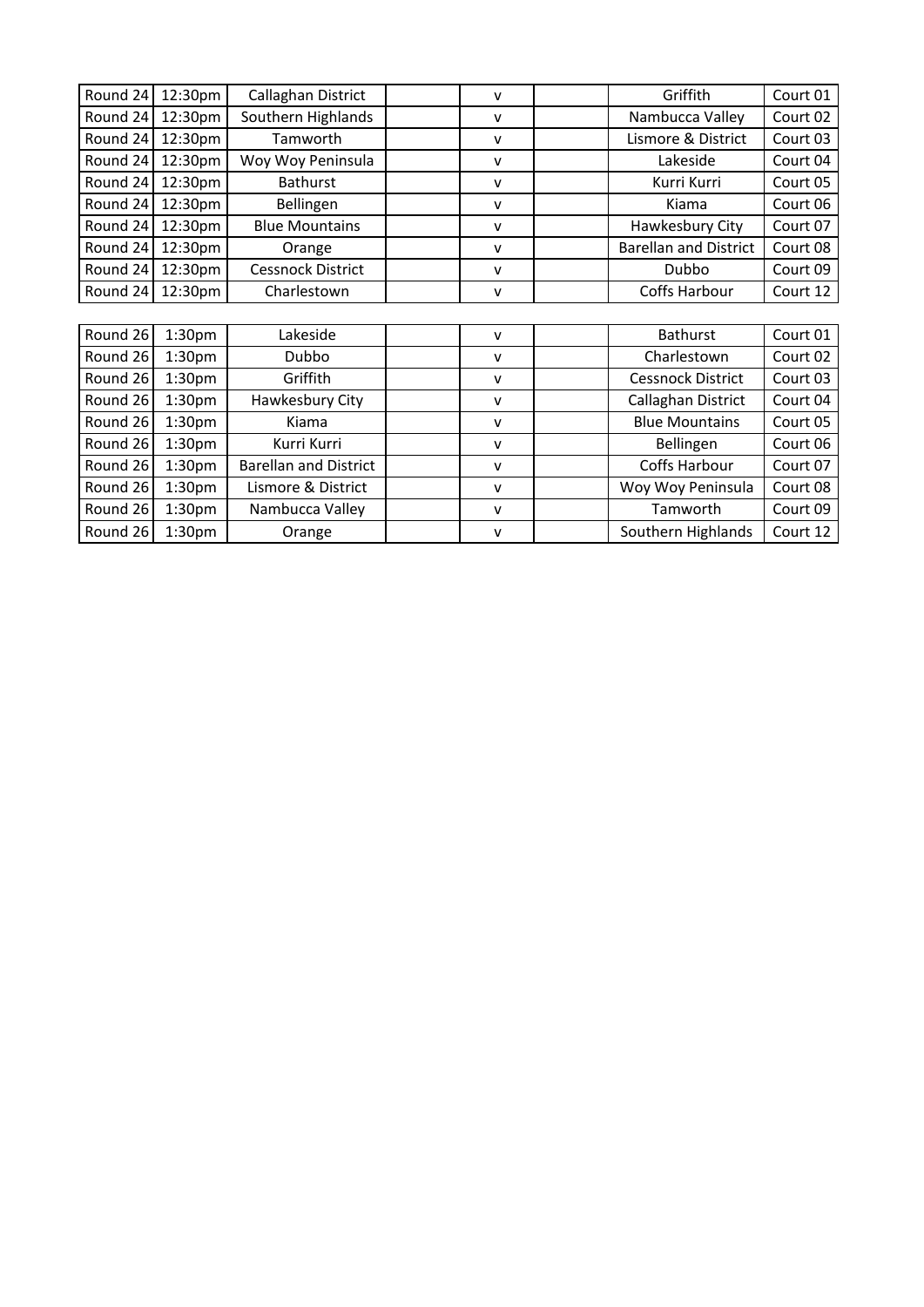| DAY <sub>3</sub> |         |                              |  |              |  |                              |          |
|------------------|---------|------------------------------|--|--------------|--|------------------------------|----------|
| Round 28         | 8:30am  | <b>Blue Mountains</b>        |  | v            |  | Kurri Kurri                  | Court 01 |
| Round 28         | 8:30am  | Tamworth                     |  | $\mathsf{V}$ |  | Orange                       | Court 02 |
| Round 28         | 8:30am  | Woy Woy Peninsula            |  | $\mathsf{V}$ |  | Nambucca Valley              | Court 03 |
| Round 28         | 8:30am  | <b>Bathurst</b>              |  | $\mathsf{V}$ |  | Lismore & District           | Court 04 |
| Round 28         | 8:30am  | Bellingen                    |  | v            |  | Lakeside                     | Court 06 |
| Round 28         | 8:30am  | Southern Highlands           |  | $\mathsf{V}$ |  | <b>Barellan and District</b> | Court 05 |
| Round 28         | 8:30am  | Callaghan District           |  | V            |  | Kiama                        | Court 07 |
| Round 28         | 8:30am  | <b>Cessnock District</b>     |  | V            |  | Hawkesbury City              | Court 08 |
| Round 28         | 8:30am  | Charlestown                  |  | $\mathsf{V}$ |  | Griffith                     | Court 09 |
| Round 28         | 8:30am  | Coffs Harbour                |  | v            |  | Dubbo                        | Court 12 |
|                  |         |                              |  |              |  |                              |          |
| Round 30         | 9:30am  | Kurri Kurri                  |  | $\mathsf{V}$ |  | Callaghan District           | Court 12 |
| Round 30         | 9:30am  | Griffith                     |  | $\mathsf{V}$ |  | Coffs Harbour                | Court 09 |
| Round 30         | 9:30am  | Hawkesbury City              |  | v            |  | Charlestown                  | Court 08 |
| Round 30         | 9:30am  | Kiama                        |  | $\mathsf{V}$ |  | <b>Cessnock District</b>     | Court 07 |
| Round 30         | 9:30am  | <b>Barellan and District</b> |  | V            |  | Dubbo                        | Court 06 |
| Round 30         | 9:30am  | Lakeside                     |  | v            |  | <b>Blue Mountains</b>        | Court 05 |
| Round 30         | 9:30am  | Lismore & District           |  | $\mathsf{v}$ |  | Bellingen                    | Court 04 |
| Round 30         | 9:30am  | Nambucca Valley              |  | $\mathsf{v}$ |  | <b>Bathurst</b>              | Court 03 |
| Round 30         | 9:30am  | Orange                       |  | V            |  | Woy Woy Peninsula            | Court 02 |
| Round 30         | 9:30am  | Southern Highlands           |  | v            |  | Tamworth                     | Court 01 |
|                  |         |                              |  |              |  |                              |          |
| Round 32         | 10:30am | Bellingen                    |  | v            |  | Nambucca Valley              | Court 01 |
| Round 32         | 10:30am | Woy Woy Peninsula            |  | $\mathsf{v}$ |  | Southern Highlands           | Court 02 |
| Round 32         | 10:30am | <b>Bathurst</b>              |  | v            |  | Orange                       | Court 03 |
| Round 32         | 10:30am | Tamworth                     |  | $\mathsf{V}$ |  | <b>Barellan and District</b> | Court 04 |
| Round 32         | 10:30am | <b>Blue Mountains</b>        |  | $\mathsf{v}$ |  | Lismore & District           | Court 05 |
| Round 32         | 10:30am | Callaghan District           |  | $\mathsf{V}$ |  | Lakeside                     | Court 07 |
| Round 32         | 10:30am | <b>Cessnock District</b>     |  | $\mathsf{V}$ |  | Kurri Kurri                  | Court 06 |
| Round 32         | 10:30am | Charlestown                  |  | $\mathsf{v}$ |  | Kiama                        | Court 08 |
| Round 32         | 10:30am | Coffs Harbour                |  | $\mathsf{v}$ |  | Hawkesbury City              | Court 09 |
| Round 32         | 10:30am | Dubbo                        |  | $\mathsf{V}$ |  | Griffith                     | Court 12 |
|                  |         |                              |  |              |  |                              |          |
| Round 34         | 11:30am | Kiama                        |  | v            |  | Coffs Harbour                | Court 01 |
| Round 34         | 11:30am | Hawkesbury City              |  | V            |  | Dubbo                        | Court 02 |
| Round 34         | 11:30am | <b>Barellan and District</b> |  | v            |  | Griffith                     | Court 03 |
| Round 34         | 11:30am | Kurri Kurri                  |  | v            |  | Charlestown                  | Court 04 |
| Round 34         | 11:30am | Lakeside                     |  | $\mathsf{V}$ |  | <b>Cessnock District</b>     | Court 05 |
| Round 34         | 11:30am | Lismore & District           |  | $\mathsf{V}$ |  | Callaghan District           | Court 06 |
| Round 34         | 11:30am | Nambucca Valley              |  | V            |  | <b>Blue Mountains</b>        | Court 07 |
| Round 34         | 11:30am | Orange                       |  | V            |  | Bellingen                    | Court 08 |
| Round 34         | 11:30am | Southern Highlands           |  | $\mathsf{V}$ |  | Bathurst                     | Court 09 |
| Round 34         | 11:30am | Tamworth                     |  | V            |  | Woy Woy Peninsula            | Court 12 |